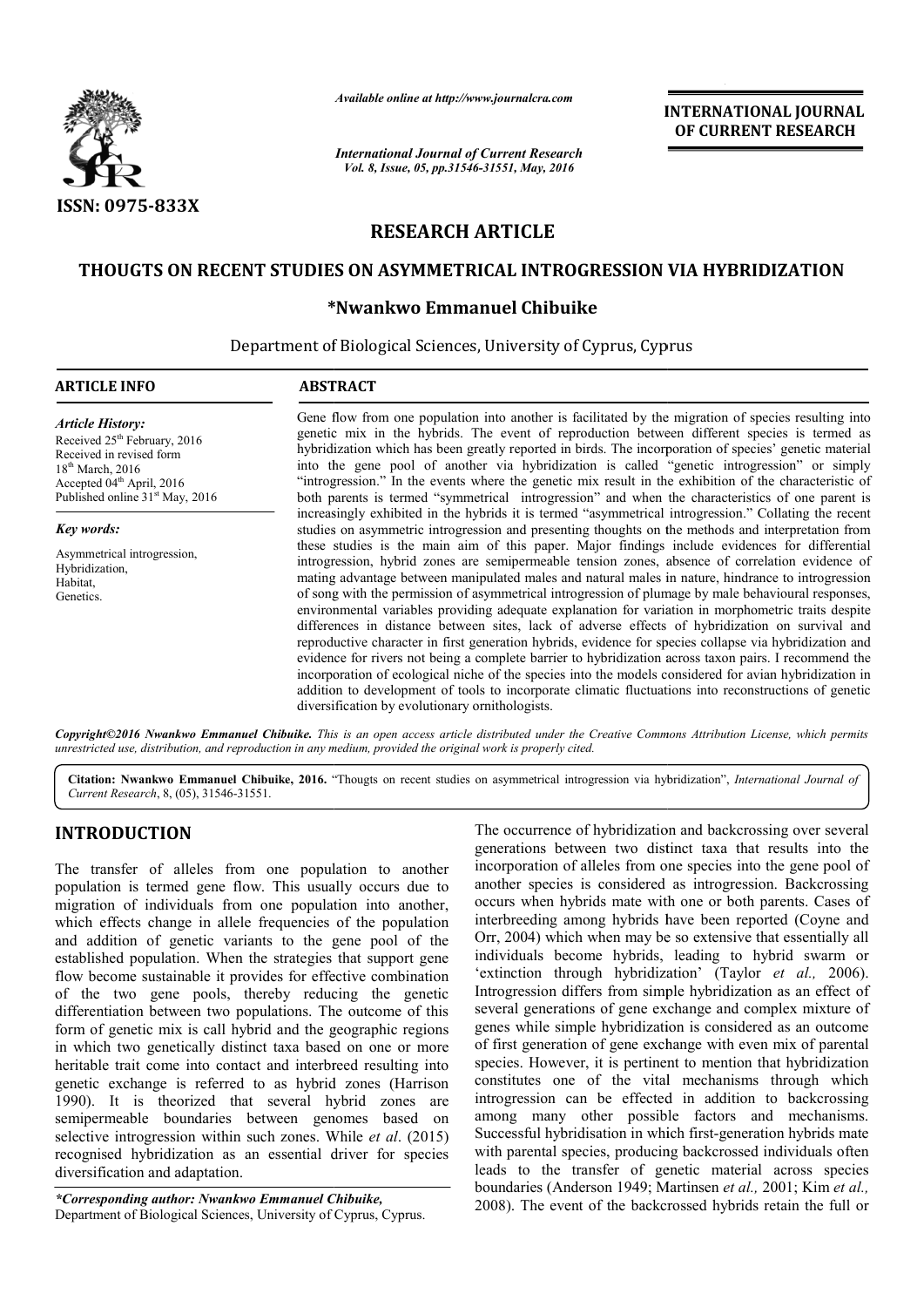nearly full somatic complements of their parental species, we attribute that as symmetrical introgression. In this case we have the genes from the respective population being equally exchanged in both directions. On the other hand, when many of the backcrossed hybrids exhibit the full somatic complement of one parental species with little or none exhibition of the other parent, it is considered as asymmetrical introgression. This leads to greater manifestation of one or more traits from one species population in the population of another species in a more or less one direction.

#### **Hypothesis of hybridization and introgression**

It has been theorized that traits under positive selection introgress asymmetrically across a hybrid zone, with sexual selection considered as the potential driver (Baldassarre and Webster 2013). In their study they hypothesized that asymmetrical introgression may be facilitated by sexual selection on the condition of red males have a mating advantage over orange males (*ibid*). Some of the outstanding hypotheses on the occurrence and frequency of avian hybridization include those outline by Randler (2006) and summarized by Kleindorfer *et al.* (2014):

- A size-difference hypothesis of reduced hybridization in the presence of mechanical barriers to reproduction;
- A sexual selection hypothesis, with more hybridization in the absence of sexual dichromatism;
- Scarcity of conspecifics, which predicts hybridization is initiated by the rare species (Grant and Grant 1997);
- A paternal-care hypothesis, with more hybridization if females choose species that provide more paternal care; and
- A parapatric distribution hypothesis that predicts stronger female discrimination in sympatry with a reduction in hybridization in sympatric relative to parapatric species.
- Another interesting hypothesis on the occurrence and frequency of hybridization is that reviewed in Karvon and Seehausen (2012) which opined that parasite has the potential to mediate selection for hybrids. This is such that hybrid offspring possess immunological advantage achieved by genetic combination in defence against detrimental parasites coupled with reduced parasitic prevalence and/or susceptibility as reported by Tompkins *et al* (2006). Studies that supported this hypothesis include Rauch *et al.,* (2006) in sticklebacks, Tompkins *et al.,* (2006) in red-crowned parakeets, Wiley *et al.,* (2009) in collared and pied flycatchers, MacDougall-Shackleton *et al.,* (2005) in white-crowned sparrows , and in mice (Fritz 1999; Moulia 1999) in which the hybrid offspring had intermediate or reduced parasite prevalence and susceptibility (Karvonen and Seehausen 2012). On the other hand MacDougall-Shackleton *et al.,* (2002, 2005); Goldberg *et al.,* (2005) reported cases where hybrid showed lower viability in relation to disease. With the effects of environmental variables and geographic distance on sexual signals and morphometric traits, Baldassarre *et al* (2013) proposed two alternative hypotheses in continuation of the aforementioned hypotheses:
- That sexual signal and non-sexual morphometric traits are expected to correlate with environmental variables should

they have evolved via ecological selection;

 Alternatively, without taking environmental factors into consideration geographic distance should sufficiently explain the emergence of sexual signal so long as they are driven by sexual selection and genetic drift.

In the effort to explain the geographic patterns of trait divergence between subspecies, Baldassarre and colleagues (*ibid*) investigated the role of the Carpentarian Barrier and the plumage contact zone in divergence of traits as summarized in subsequent section in this paper.

#### **Thoughts on the hypothesis**

The debate on the role of hybridization in speciation and extinction still rages despite the wide acceptance of hybridization as being a common event. This is in addition to the question of whether hybrid offspring generally have lower fitness (Mallet 2007, 2008; Grant and Grant 2010). In the presence of compelling progress on hybridization studies, we are yet to accumulate sufficient examples of hybridization patterns under natural conditions with multiple sources of evidence on behavioural, molecular, and fitness measures platforms. The idea of separating geographic distance from environmental factors in explaining the emergence of sexual signals should such event be driven by sexual selection and genetic drift deserves a careful reconsideration as such discrimination may distort the explanatory strength of both factors. Two habitats could be relatively close and have very different environmental factors; greatly wide apart (several thousand km) and still have very similar environmental condition, coupled with high mobility of bird species and the contemporary effect of climate change which could force species to be displaced temporarily or permanently. Buying into the idea of sexual selection hypothesis, with more hybridization in the absence of sexual dichromatism needs to appreciate the fact plumage colour is just one out of very many other factors that may drive sexual selection such as morphological traits and multiple behavioural traits which in most cases are very difficult to control for in studies under natural conditions. The school of thought that scarcity of conspecifics predicts hybridization and hybridization is initiated by the rare species (Grant and Grant 1997) may force us to ask why several species go extinct in the midst of heterospecifics. Should this hypothesis be proved in nature, then it would contribute to our knowledge to attribute hybridization as a key factor in ecosystem stability based on species assemblages and/or composition.

#### **Conditions that favour hybridization and introgression**

The determinants of extent of introgression are fitness, genetic linkage status and reproductive isolation (Wu 2001; Morjan and Rieseberg 2004; Payseur 2010; Gompert *et al.,* 2013). With the abundance of genomic analyses, the semipermeable state of the hybrid zones has been demonstrated with highly variable introgression that allows only one directional recombination of the hybrids into the alternate genome. It has been theorized that traits under positive selection stand the chance to introgress across hybrid zone asymmetrically having sexual selection as its main driver (Baldassarre and Webster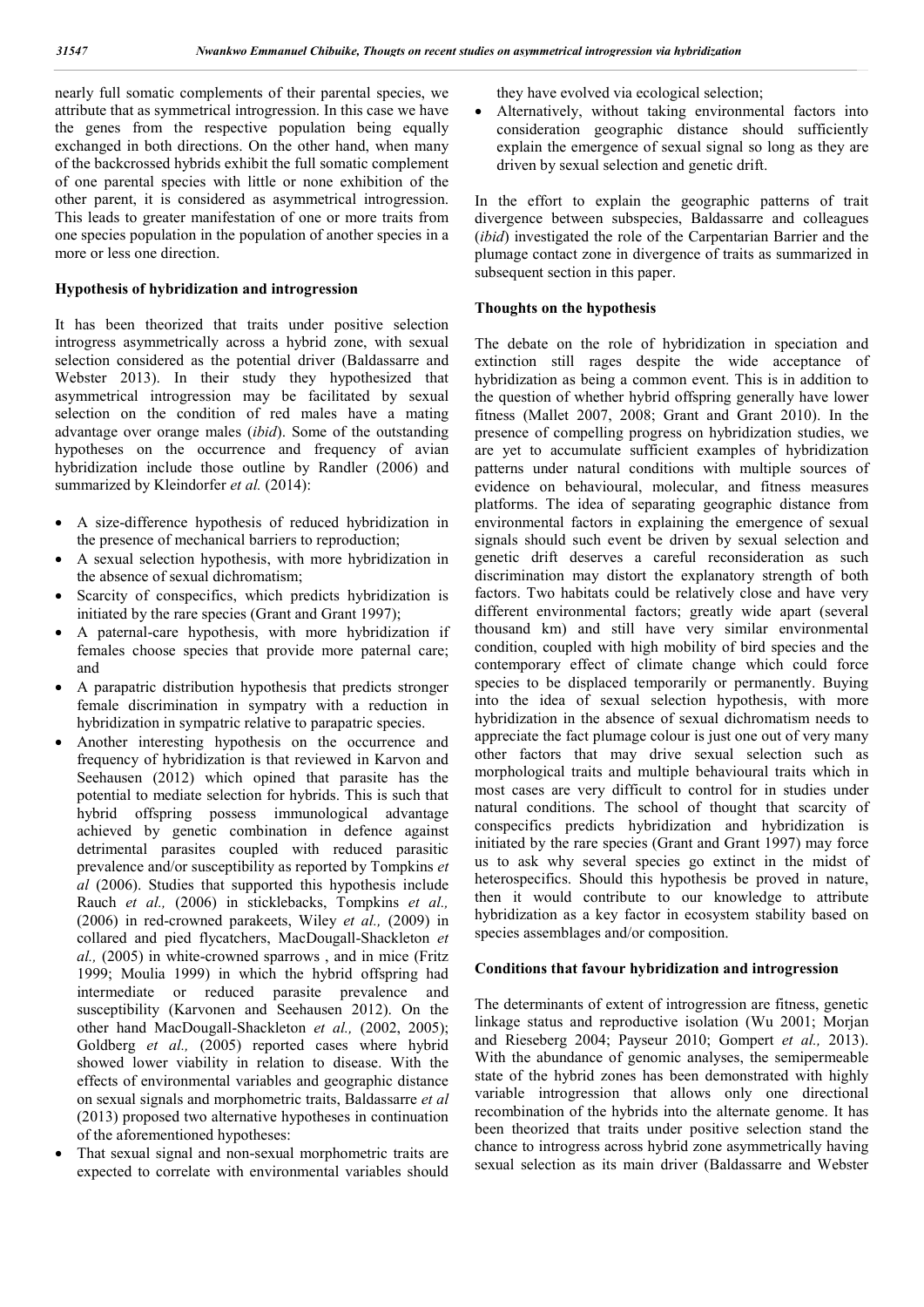2013). At an intermediate stage of divergence, reproductive isolation has been predicted to be asymmetrical within a hybridizing taxa as reported in golden- and white-collared manakins (*Manacus* spp.) where the asymmetrical introgression of a secondary sexual trait, male throat plumage colour (Parsons *et al* 1993; Brumfield *et al* 2001) has been driven by sexual selection (Stein and Uy 2006; Uy and Stein 2007). The prediction of Red Queen hypothesis is that genetic variance keeps organism just one step ahead of an evolutionary dead-end, in a never-ending cycle of competition (Bell 1982). Based on this premise introgression via hybridization can offer novel genetic solutions in a host-parasite cycle (Loker 2012). It is a common opinion to attribute reduced fitness to hybrid offspring (Templeton 1986) as reported across different organisms (Holtsford 1996; Hatfield and Schluter 1999; Fenster and Galloway 2000; Goldberg *et al.,* 2005). When subjected to different social and ecological parameters, Grant *et al.,* (2003) reported variation in fitness patterns between two interbreeding Geospiza ground finch species. Kleindorfer *et al.* (2014) argued that the novel genetic combinations through hybridization may confer an immunological advantage (Huber *et al.,* 2010) or parasite resistance (Loker 2012). In addition to the previously mentioned conditions such advantage over parasites by hybrids provide favourable conditions for hybridization and/or introgression.

#### **Conditions that may impede hybridization**

Sexual selection on multiple signals has the potential for differential rates of signal introgression across hybrid zones on the condition that some signals contribute to reproductive isolation but others facilitate gene flow (Greig *et al.,* 2015). Thus sexual selection may constitute a strong evolutionary force with the capability to restrict gene flow between diverging taxa upon secondary contact (Servedio *et al.,* 2007; Questiau 1999; Irwin and Price 1999). Other factors that may possibly impede hybridization include competition among males, behavioural responses to multiple traits (Greig *et al* 2015), rate of changes in environmental conditions (Kleindorfer and Webster, 2013) and physical barriers (Hayes and Seawall 2004) and host compatibility with parasite (Medeiros *et al.,* 2013).

#### **Evidences of hybridization and its effects**

Red-backed fairy-wren (*Malurus melanocephalus*) being at an early stage of speciation coupled with the exhibition of variation in both sexual and non-sexual traits, provides a great deal of opportunity as an ideal species in which to explore the events of hybridization and introgression. *Malurus melanocephalus cruentatus* and *Malurus melanocephalus melanocephalus* are recognized as subspecies based on variation in plumage color and tail length (Rowley and Russell, 1997) with *M. m. cruentatus* subspecies being crimson-backed, shorter-tailed and occurs in northern Australia while *M. m. melanocephalus* subspecies in eastern Australia is orangebacked and longer-tailed. The contact zone of the subspecies is attributed to occur in northern Queensland based on the presence of males with intermediate values for tail length and plumage colour (*ibid*). On the basis that Red-backed fairywren subspecies differ primarily in a sexual signal (red versus orange male back plumage colour) used in mate choice, Baldassarre and Webster (2013) tested that asymmetrical introgression may be facilitated by sexual selection if red males have a mating advantage over orange males with correlational data and a plumage manipulation experiment where they reddened the back plumage of a subset of orange males to mimic males of the red subspecies. They found no correlational evidence of a mating advantage to naturally redder males in which reddened males were ascendant to similar amount of within-pair young and lost paternity at the same rate as orange males, but they sired significantly more extra-pair young, leading to substantially higher total reproductive success. They provided evidence for sexual selection via extra-pair mating driving the asymmetrical introgression of plumage colour in this system based on sensory bias for the red plumage signal.

Divergence in traits in several species exhibiting geographic variation in sexual signals may lead to speciation driven by differences in ecological conditions in situations where the environment constrains signal production or transmission. On the premise that sexual signals may diverge stochastically through sexual selection or genetic drift, with little environmental influence, Baldassarre *et al* (2013) proceeded on their studies on the red-backed fairy-wren (*Malurus melanocephalus*) investigating the role of ecological variation in driving divergence of sexual traits. They tested for associations between these traits and a number of environmental variables using generalized dissimilarity models. They showed that environmental variation explained morphometric traits; geographic distance explained variation in plumage colour, with the interpretation of lack of coincidence of plumage colour divergence in male with boundary between genetic lineages. They concluded that sexual plumage signal of one the red-backed fairy-wren subspecies has introgressed into the genetic background of the other, thereby adding to our knowledge of different mechanisms through which the signal evolution could exist within a species in addition to geographic patterns of signal variation that may occur under secondary contact. Still on the red-backed fairy-wren, using playbacks, mounts, and a reciprocal experimental design, Greig *et al* (2015) tested the hypothesis that male responses to song and plumage has the potential to explain patterns of differential signal introgression, in which plumage colour introgression occurs without the introgression of song trait. They reported symmetric discrimination of subspecies' songs at a long range in both subspecies and equal aggression at a close range in plumage and songs of both subspecies, with the suggestion of hindrance of song introgression by the behavioural responses of the males while allowing for plumage asymmetrical introgression. The present study provided insight for the consideration of behavioural responses as an important factor in signal evolution under secondary contact and the effect of responses to multiple signals on differential signal introgression. Furthermore on the red-backed fairy-wren studies, Baldassarre *et al.,* (2014) carried out genomic (genotyping-by-sequencing) and morphological (plumage reflectance spectrophotometry) analyses on the hybrid zone of the subspecies. Their findings included high variable pattern of differential introgression with a significant shift of the plumage cline into the genomic background of the orange subspecies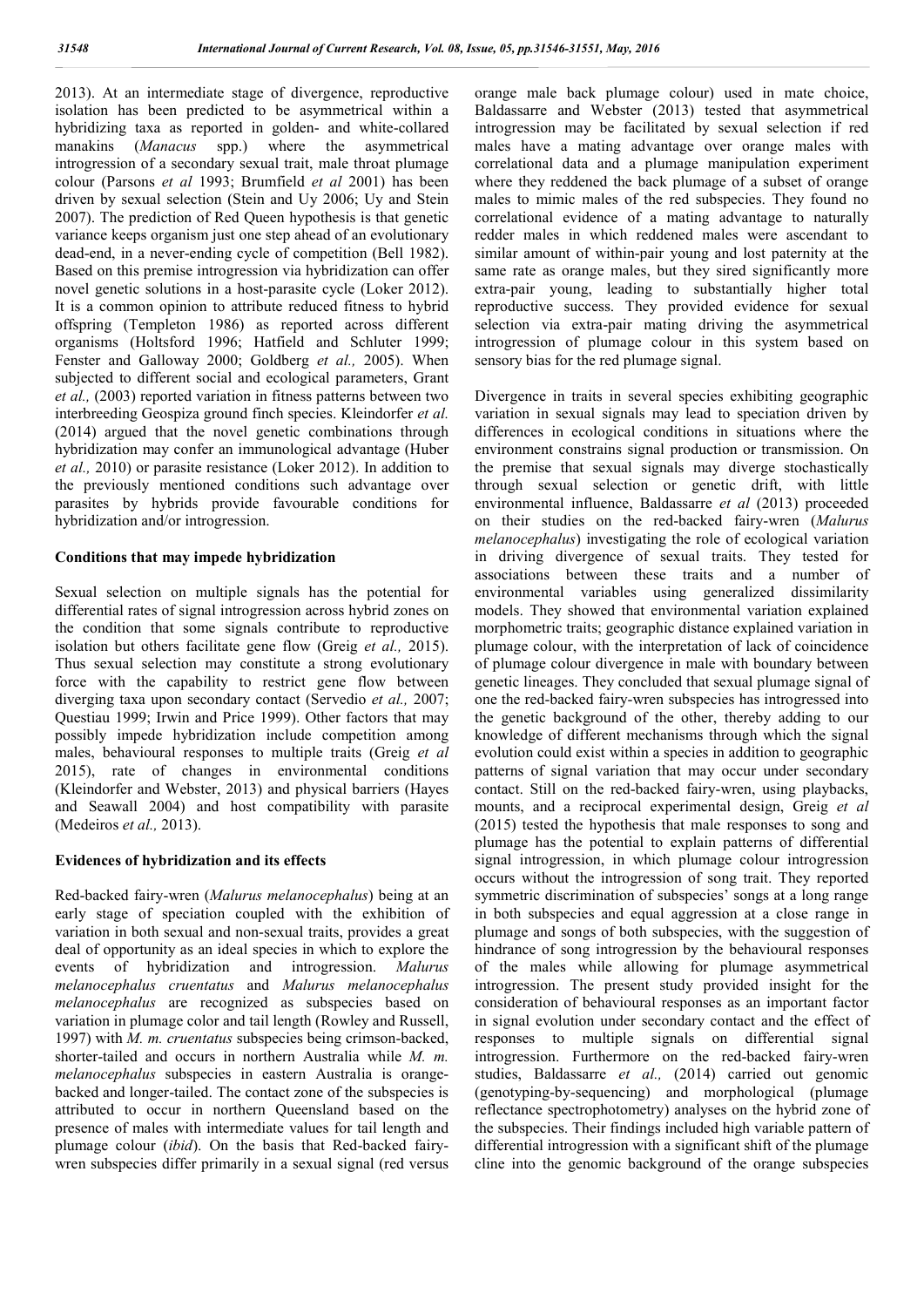with the consideration of the hybrid zone as a semipermeable tension zone. The conclusion of the study was that sexual selection drives asymmetrical introgression of red plumage alleles across the hybrid zone, which is consistent with previous evidence that extra-pair mating drives asymmetrical introgression of a sexual trait. They opined the potential of sexual selection in eroding taxonomic boundaries with the promotion of gene flow mostly for species at an intermediate stage of divergence. In continuation of evidences of sexual selection constituting an important driver of asymmetric introgression, While *et al* (2015) showed how divergence in male secondary sexual characters between two lineages of the common wall lizard (*Podarcis muralis*) creates room for strong one-sided male competitive ability and mating success, resulting in asymmetric hybridisation under secondary contact. This they did by using an experimental approach to predict the direction of introgression based on the influences of natural and sexual selections. In addition to assessing the reproductive compatibility crosses between lineage, the survival and viability of the F1 hybrids, they also tested the validity of their<br>predicted direction of introgression by employing direction of introgression by employing mitochondrial DNA, microsatellites and phenotypic data across one native and two introduced locations of hybridisation. They found lack of adverse effect of hybridization on survival and fitness considered to be an indication of asymmetric introgression on the basis of displacement of sexual characters of the sub-dominant lineage. The present study provided an illustration on the mechanism behind the direction and extent of introgression being driven by divergence in sexually selected traits, which tends to shape the observed genetic and phenotypic diversity in space and time.

Rheindt and Edwards (2011) recommended contrasting phylogenetic signal or divergence among different population and taxa instead of among different loci as a more promising avenue for diagnosing introgression; with the hope of having this approach tested in birds due to the availability of genomewide data in ornithology. This dream seemed to come through by the study of Weir *et al* (2015) coupled with assessing the occurrence of hybridization between taxa at geographic contact in headwater regions of of the Rio Teles Pires and Rio Xingu as proposed by Haffer (1997) to be a suture zone where geographic contact was likely between many pairs of avian species or subspecies. Weir and colleagues focused on taxon pairs believed by Haffer (1992) to come into geographic contact in the stated regions: *Xiphorhynchus elegans* /*X. spixii*, *Rhegmatorhina hoffmannsi* / *R. gymnops*, *Willisornis poecilinotus* / *W. vidua*, and *Lepidothrix nattereri* / *L. iris*), as well as subspecies pairs in *Dendrocincla fuliginosa*, *G. spirurus*, and the species pair *Hypocnemis ochrogyna* / *H. striata*, which they found across the transect. They showed that seven taxon pairs that are distinct across Amazonian river come into geographic contact and hybridize in headwater regions based on large dataset of single nucleotide polymorphisms. They reported that all taxon studied possessed hybrids with low numbers of loci in which alleles were determined to be inherited from both parental species, suggestive of been backcrossed with the parents. This was considered as an indication of gene flow between parental populations. The authors concluded on incomplete reproductive isolation irrespective of the taxon pairs are very old. They also challenged the generality that River-barrier drives *in situ* speciation in the Amazon.

#### **Consequences of hybridization**

Introgression through species hybridization can amount to reduction of individual fitness, collapse of biological species (Kleindorfer 2013), adaptive hybridization and hybrid speciation and novel evolutionary trajectories in changing environments (Grant and Grant 1996a, 1996b, 2002, 2010; Fritz 1999; Rieseberg *et al.,* 2003; Mallet 2007). Recent evidences of introgression being an integral part of evolutionary process address the early notion of introgression being an obstacle to understanding evolutionary processes (Rheindt and Edwards 2011). One of the major studies providing clear evidence on the consequence of hybridization is that of Kleindorfer *et al* (2013) on the collapse of Darwin's Tree Finches via hybridization. They tested the patterns of hybridization in three sympatric tree finch species (small tree finch *Camarhynchus parvulus*, medium tree finch *Camarhynchus pauper*, and large tree finch: *Camarhynchus psittacula*) on Floreana Island, Galapagos Archipelago based on genetic analysis of microsatellite data. They successfully showed two genetic populations and one hybrid cluster in two seasons (2005 and 2010) with hybrids coming from the small morphology population and large morphology population respectively considered to be genetically distinct. The trend of events they reported were that they found three morphological clusters in the historical tree finch sample between 1852–1906; two or three morphological clusters in 2005 with 19% hybridization and in 2010 they found two morphological clusters with increase in hybridization up to 41%. They concluded on the point that the rare and endangered species drove the observed hybridization suggestive of large rare females pairing with small common males and recognized that their results were in support of predictions by Grant and Grant (1996b) and Randler (2006).

#### **Thoughts on the methods**

Across the studies reported in this paper, little or no attention was paid to the specific differences in habitat characteristics among areas of sympatry, allopatry, contact zones and/or hybrid zones. Also, no mention of taking into account the differences in abundance of the resources directly dependent on by the species studied such as feed, nesting materials, potential competitors and presence of predators. These have great deal of effect to the overall dispersal/distribution and behaviour of the species. It will be of great interest to pay closer attention on the ecology of the species studied for hybridization purposes under natural condition on a species specific level instead of a general approach.

#### **Conclusion**

Having made some progress in our understanding of the roles and mechanisms behind hybridization, we still have more issues to take care of across taxa. It is pertinent to mention that our present methods of analysis and reconstruction of phylogeny may still stand the chance of advanced development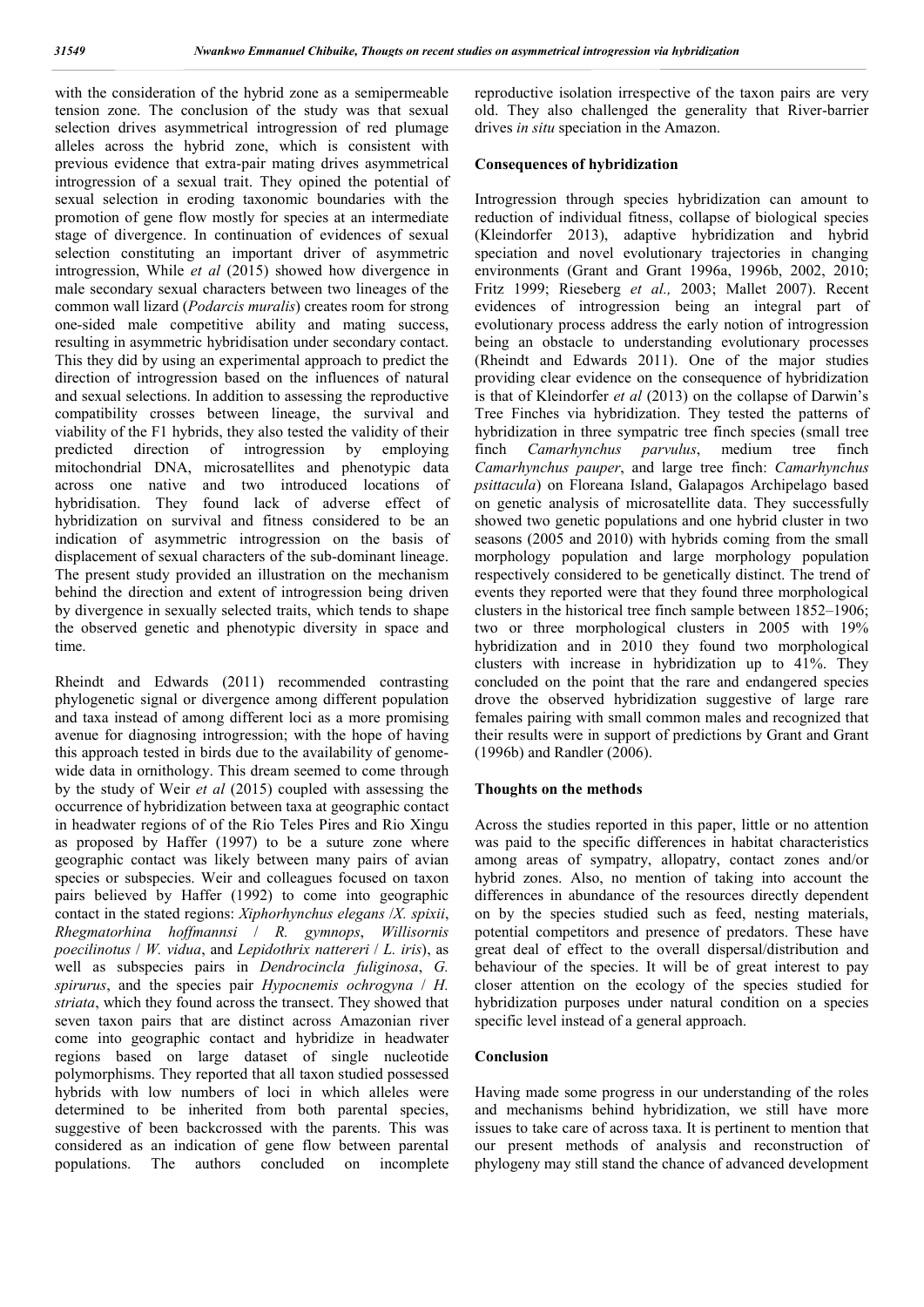and growth as our knowledge of evolutionary processes increase. We also need to strive to see through the minds of the species as our current algorithms may be relatively too primitive in comparison to those used by the species studied which shapes their behaviours both in mate recognition and/or selection to otherwise.

### **REFERENCES**

- Anderson, E. 1949. Introgressive Hybridization. Wiley, New York.
- Baldassarre, D. T. and Webster, M. S. 2013. Experimental evidence that extra-pair mating drives asymmetrical introgression of a sexual trait. *Proceedings of Royal Society B*, 280, 20132175. http://dx.doi.org/10.1098/rspb.2013. 2175.
- Baldassarre, D. T., Thomassen, H. A., Karubian, J. and Webster, M. S. 2013. The role of ecological variation in driving divergence of sexual and nonsexual traits in the red-backed fairy-wren (Malurus melanocephalus). *BMC Evolutionary Biology*, 13:75.
- Bell, G. 1982. The masterpiece of nature: the evolution and genetics of sexuality. University of California Press, Berkeley.
- Brumfield, R. T., Jernigan, R. W., McDonald, D. B. and Braun, M. J. 2001. Evolutionary implications of divergent clines in an avian (Manacus: Aves. hybrid zone. *Evolution*, 55, 2070–2087.
- Coyne, J. A., Orr, H. 2004. Speciation. Sunderland (MA): Sinauer Associates, Inc. Fenster, C. B., and J. F. Galloway. 2000. Inbreeding and outbreeding depression innatural populations of Chamaecrista fasciculata (Fabaceae). *Conservation Biology,* 14, 1406–1412.
- Fritz, R. S. 1999. Resistance of hybrid plants to herbivores: genes, environment or both? *Ecology*, 80, 382–391.
- Goldberg, T. L., Grant, E. C., Inendino, K. R., Kassler, T. W., Claussen, J. E. and Philipp, D.P. 2005. Increased infectious disease susceptibility resulting from outbreeding depression. *Conservation Biology*, 19, 455–462.
- Gompert, Z., Parchman, T. L. and Buerkle, C. A. 2013. Genomics of isolation in hybrids. *Philosophical Transactions of the Royal Socitey B: Biological Sciences*, 367,439–450.
- Grant, B. R., and Grant, P. R. 1996a. High survival of Darwin's finch hybrids: effects of beak morphology and diets. *Ecology*, 77, 500–509.
- Grant, B. R., and Grant, P. R. 1996b. Speciation and hybridization in island birds. *Philosophical Transactions of the Royal Society B: Biological Sciences,* 351, 765–772.
- Grant, B. R., and Grant, P. R. 1997. Genetics and the origin of bird species. *Proceedings of the National Academy of Sciences of the USA*, 94, 7768–7775.
- Grant, B. R., and Grant, P. R. 2002. Hybridization of bird species. *Science*, 256:193–197.
- Grant, P. R., and Grant, B. R. 2010. Conspecific versus heterospecific gene exchange between populations of Darwin's finches. *Philosophical Transactions of the Royal Society of London*, Series B, 365,1065–1076.
- Grant, P. R., Grant, B. R., Keller, L. F., Markert, J. A. and Petren, K. 2003. Inbreeding and interbreeding in Darwin's Finches. *Evolution*, 57, 2911–2916.
- Greig, E. I., Baldassarre, D. T., and Webster, M. S. 2015. Differential rates of phenotypic introgression are associated with male behavioral responses to multiple signals. *Evolution*, 69(10), 2602-2612.
- Haffer, J. 1997. Contact zones between birds of southern Amazonia. *Ornithological Monographs*.48, 281–305.
- Harrison, R. G. 1990. Hybrid zones: windows on evolutionary process. In: Futuyma D, Antonovics J, editors. Oxford surveys in evolutionary biology. Vol. 7. New York: Oxford University Press. pp. 69–128.
- Hatfield, T. and Schluter, D. 1999. Ecological speciation in sticklebacks: environment-dependent hybrid fitness. *Evolution*, 53, 866– 873.
- Holtsford, T. P. 1996. Variation in inbreeding depression among families and populations of Clarkia tembloriensis (Onagraceae). *Heredity*, 76, 83–91.
- Huber, S.K., Owen, J.P., Koop, J.A., King, M.O., Grant, P.R., Grant, B.R. and Clayton, D.H., (2010. Ecoimmunity in Darwin's finches: invasive parasites trigger acquired immunity inthe medium ground finch (Geospiza fortis). *PLoS One*, 5(1), p.e8605.
- Irwin D. E., and Price T. D. 1999. Sexual imprinting, learning and speciation. *Heredity*, 82, 347–354, doi:10.1038/sj.hdy.6885270.
- Karvonen, A., and Seehausen, O. 2012. The role of parasitism in adaptive radiations—when might parasites promote and when might they constrain ecological speciation? *International Journal of Ecology,* 2012.
- Kim, M., Cui, M.L., Cubas, P., Gillies, A., Lee, K., Chapman, M.A., Abbott, R.J. and Coen, E., 2008. Regulatory genes control a key morphological and ecological trait transferred between species. *Science*, 322(5904), 1116-1119.
- Kleindorfer, S., O'Connor, J. A., Dudaniec, R. Y., Myers, S. A., Robertson, J and Sulloway, F. J. 2014. Species Collapse via Hybridization in Darwin's Tree Finches. *The American Naturalist*, 183(3), 325-341.
- Loker, E. S. 2012. Macroevolutionary immunology: a role for immunity in the diversification of animal life. *Frontiers in Immunology*, 3, 25.
- MacDougall-Shackleton, E. A., Derryberry, E. P. and Hahn, T. 2002. Non-local male mountain white-crowned sparrows have lower paternity and higher parasite loadsthan males signing local dialect. *Behavioural Ecology*, 13, 682–689.
- MacDougall-Shackleton, E. A., Derryberry, E. P., Foufopoulos, J., Dobson, A. P., and Hahn, T. P. 2005. Parasite-mediated heterozygote advantage in an outbred songbird population. *Biology Letters*, 1, 105–107.

Mallet, J. 2007. Hybrid speciation. *Nature*, 446, 279–283.

- Mallet, J. 2008. Hybridization, ecological races and the nature of species: empirical evidence for the ease of speciation. *Philosophical Transactions of the Royal Society B: Biological Sciences*, 363, 2971–2986.
- Martinsen, G. D., Whitham, T. G., Turek, R. J., and Keim, P. 2001. Hybrid populations selectively filter gene introgression between species. *Evolution*, 55, 1325–1335.
- Medeiros, M. C. I., Hamer, G. L., and Ricklefs, R.E. 2013. Host compatibility rather than
- Morjan, C. L., and Rieseberg, L. H. 2004. How species evolve collectively: implications of gene flow and selection for the spread of advantageous alleles. *Molecular Ecology*, 13, 1341–1356.